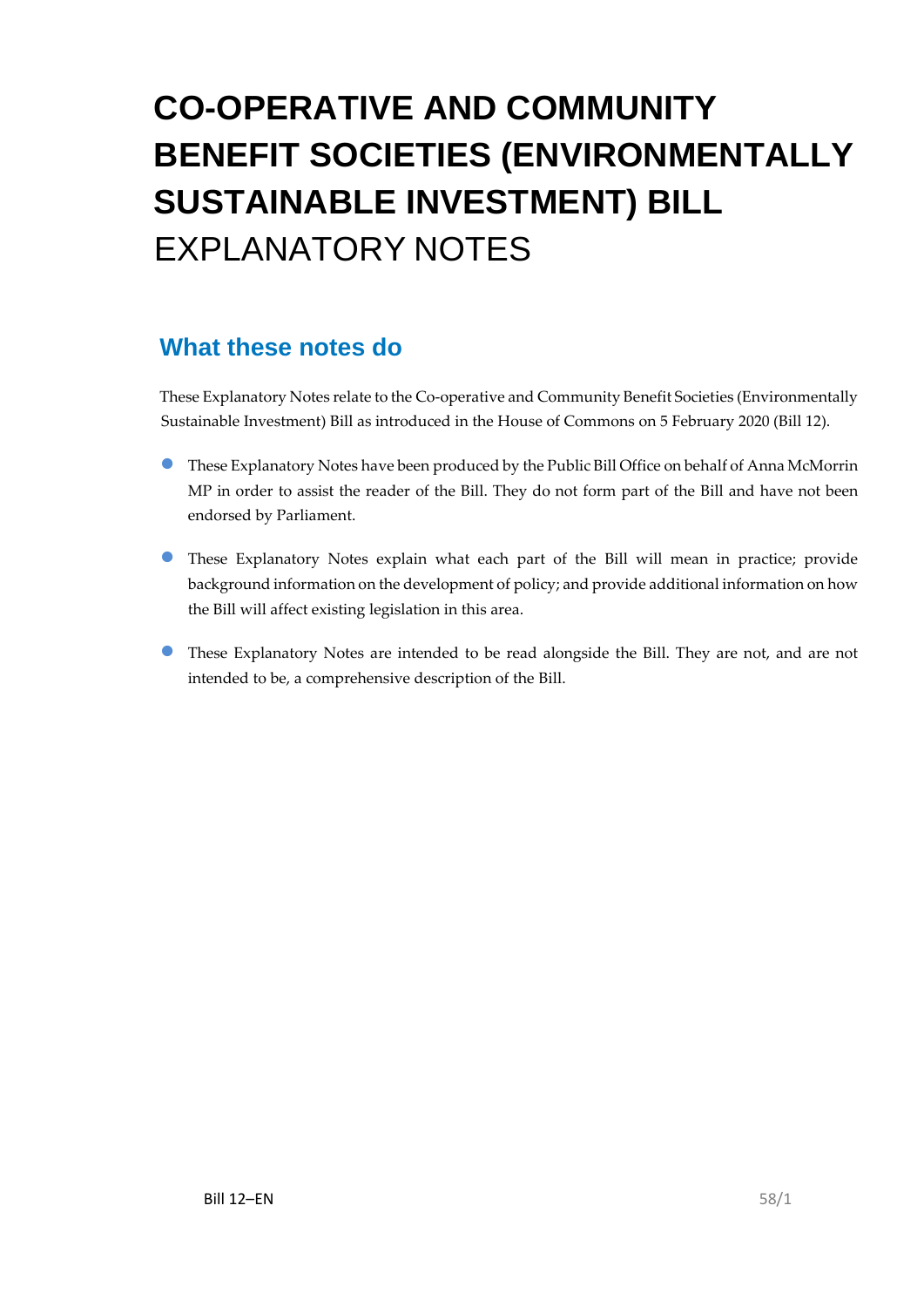#### **Table of Contents**

| Subject                            | Page of these Notes |
|------------------------------------|---------------------|
| Policy background                  | 2                   |
| Legal background                   | 2                   |
| Territorial extent and application | 3                   |
| Commentary on provisions of Bill   | 3                   |
| Commencement                       | 4                   |
| <b>Financial implications</b>      | 4                   |

*These Explanatory Notes relate to the Co-operative and Community Benefit Societies (Environmentally Sustainable Investment) as introduced in the House of Commons on 5 February 2020 (Bill 12)*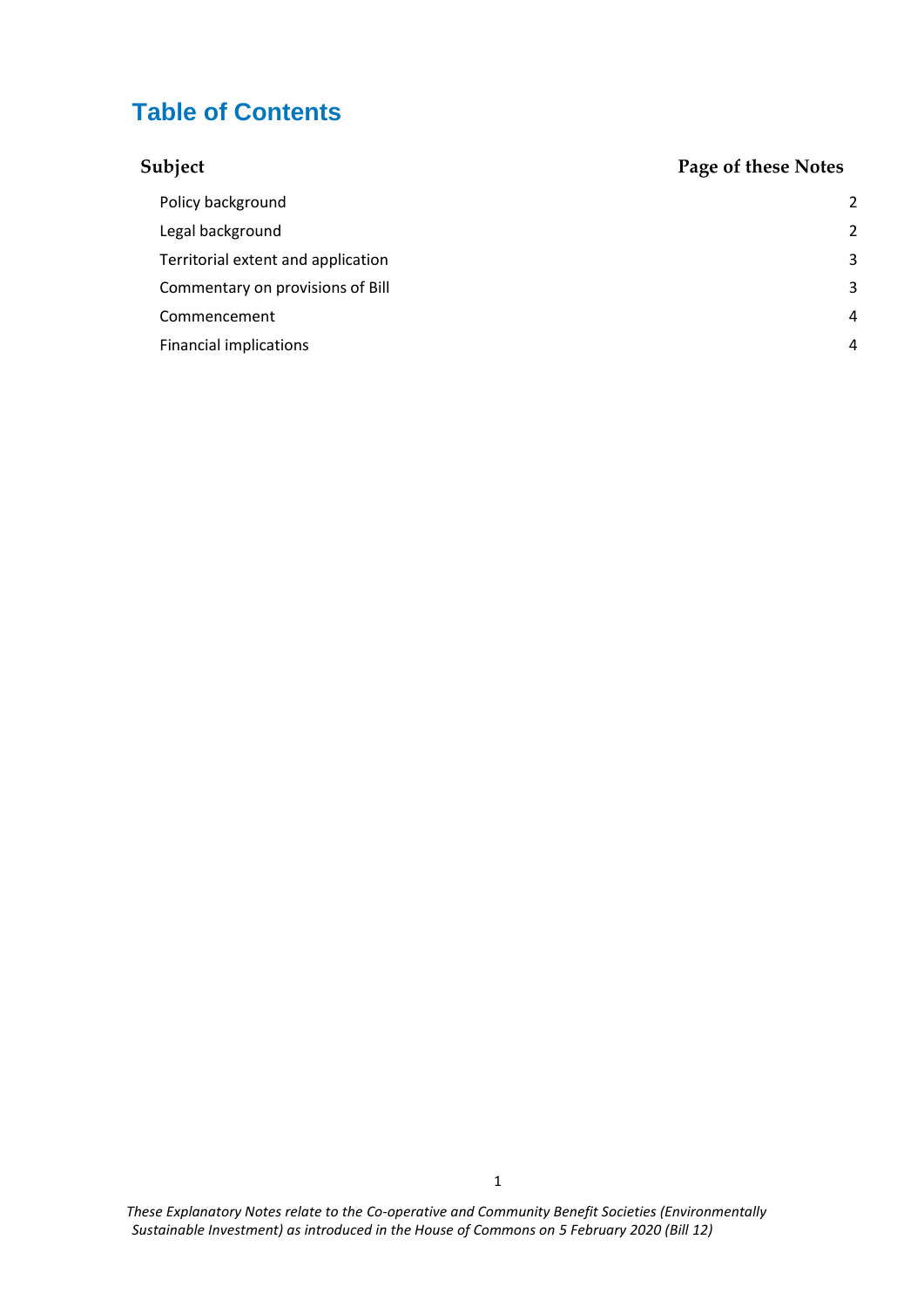# **Overview of the Bill**

- 1 The purpose of this Bill is to enable co-operatives and community benefit societies to issue "green shares" to raise external finance for the purposes of making environmentally sustainable investment. Such shares would be transferable but not withdrawable. This contrasts with the traditional form of capital investment in such societies, which can be withdrawn but not traded between buyers and sellers. 1
- 2 The Bill also makes provisions seeking to maintain the integrity of mutual status for societies that issue green shares. These include restrictions on voting rights, conversion to company status and the distribution of capital on the winding up of a society.

# <span id="page-2-0"></span>**Policy background**

- 3 Co-operatives are "autonomous associations of persons united voluntarily to meet their common economic, social and cultural needs and aspirations through a jointly-owned and democratically controlled enterprise". <sup>2</sup> To be registered as a co-operative in Great Britain, a society must not conduct its work "with the object of making profits mainly for the payment of interest, dividends or bonuses".<sup>3</sup>
- 4 A community benefit society is another form of mutual organisation. Whereas co-operative societies serve the interests of their members, a community benefit society aims to serve the broader interests of the community.
- 5 Limitations on the ability to raise external capital in a way that is consistent with the founding principles of co-operatives and community benefit societies has been identified as a constraint on their growth.<sup>4</sup>
- 6 In its May 2019 report, *Net zero: [the UK's contribution to stopping global warming](https://www.theccc.org.uk/publication/net-zero-the-uks-contribution-to-stopping-global-warming/)*, the Committee on Climate Change emphasised the importance of providing an "attractive investment environment" for green investment in achieving net zero greenhouse gas emissions:

Government success in providing clear and stable mechanisms that attract sufficient volumes of low-cost capital will be key to the overall success in reaching a net-zero GHG target […]

The Committee found that the UK was "well-placed" to lead internationally on developing products to finance low-carbon investment. 5

# <span id="page-2-1"></span>**Legal background**

7 The Co-operative and Community Benefit Societies Act 2014 ("the 2014 Act") consolidated existing law in the area. The Financial Conduct Authority is the registering authority for both co-operatives

2 International Cooperative Alliance Statement on the Co-operative Identity

<sup>1</sup> See, for example, Mutuo, 2020, *Who Owns Europe?* Foundation for European Progressive Studies

<sup>3</sup> Co-operative and Community Benefit Societies Act 2014, section 2(3)

<sup>4</sup> See, for example[, Plurality, Stewardship & Engagement: The Report of the Ownership Commission,](http://www.mutuo.coop/wp-content/uploads/2012/03/Ownership-commission-2012.pdf) Mutuo, March 2012

<sup>5</sup> Committee on Climate Change, *Net Zero – [The UK's contribution to stopping global warming](https://www.theccc.org.uk/publication/net-zero-the-uks-contribution-to-stopping-global-warming/)*, May 2019. See, in particular, pages 118, 180, and 237.

*These Explanatory Notes relate to the Co-operative and Community Benefit Societies (Environmentally Sustainable Investment) as introduced in the House of Commons on 5 February 2020 (Bill 12)*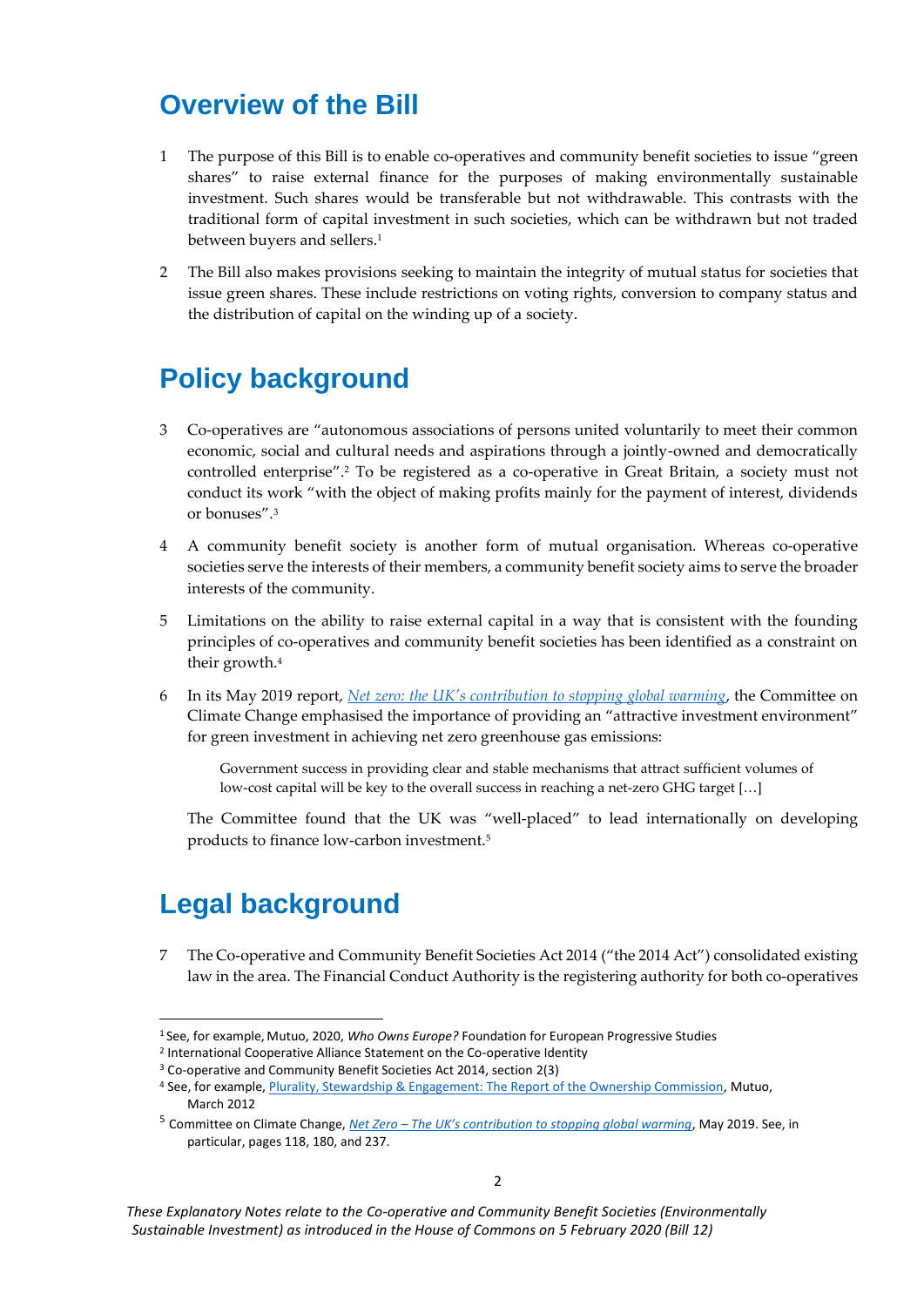and community benefit societies (hereafter referred to jointly as "registered societies") in Great Britain. 6

### <span id="page-3-0"></span>**Territorial extent and application**

- 8 "Extent" means the jurisdictions in which the Bill would form part of the law. "Application" means where the provisions of the Bill would produce a practical effect. The Bill both extends and applies to England and Wales and Scotland, in line with the relevant provisions of the 2014 Act.
- There is a convention that Westminster will not normally legislate on matters that are within the legislative competence of the Scottish Parliament, the National Assembly for Wales or the Northern Ireland Assembly without the consent of the legislature concerned. The matters to which the provisions of the Bill relate are not within the legislative competence of the Scottish Parliament or the National Assembly for Wales, so no legislative consent motion is being sought in relation to any provision of the Bill.

#### <span id="page-3-1"></span>**Commentary on provisions of Bill**

#### Clause 1: Green shares

- 10 Clause 1 inserts several new provisions into the 2014 Act.
- 11 Clause 1(2) amends section 27 of the 2014 Act, which gives registered societies broad scope to invest funds. As capital may only be invested in green shares for the purpose of making environmentally sustainable investment, green shares are an exception to that broad scope.
- 12 Clause 1(3) inserts new sections 27A, 27B and 27C, which establish green shares, in the 2014 Act.
- 13 New section 27A introduces green shares. Subsections (4) and (5) define "environmentally sustainable" in relation to environmental sustainability goals. The goals are based on the well-being goals in [section 4](http://www.legislation.gov.uk/anaw/2015/2/section/4/enacted) of the Well-being of Future Generations (Wales) Act 2015. Subsection (6) allows the Treasury to amend the definition of "environmentally sustainable" by regulations.
- 14 New section 27B makes various provisions allowing societies to limit the use of green shares and restricting the powers of holders of green shares. These are intended to preserve the integrity of mutual status alongside injections of external capital. Subsection (6) allows the Treasury to make further provisions about green shares by regulations.
- 15 New section 27C offers general protections against unintended consequences of the Bill in relation to tax and fraud loopholes. Subsection (2) allows the Treasury to make regulations to address such concerns, while subsection (3) allows the Treasury to establish pilot schemes to test for potential unintended consequences. Subsection (4) provides that the regulations may not impose a charge upon the people. 7
- 16 Clause 1(4) inserts a new section 29A in the 2014 Act requiring the Treasury to make regulations about the distribution of capital surpluses in registered societies with a green share. Under section (1)(a) those regulations must enable registered societies to choose to permanently prohibit the

<sup>&</sup>lt;sup>6</sup> The Financial Conduct Authority is also the registering authority for co-operatives and community benefit societies in Northern Ireland under the Credit Unions and Co-operative and Community Benefit Societies Act (Northern Ireland) 2016.

<sup>&</sup>lt;sup>7</sup> See Erskine May, *Parliamentary Practice*, 25th edition, paras [28.15](https://erskinemay.parliament.uk/section/5242/private-members-bills-and-charges/) an[d 36.3](https://erskinemay.parliament.uk/section/5797/taxation/?highlight=expiring%20tax)

*These Explanatory Notes relate to the Co-operative and Community Benefit Societies (Environmentally Sustainable Investment) as introduced in the House of Commons on 5 February 2020 (Bill 12)*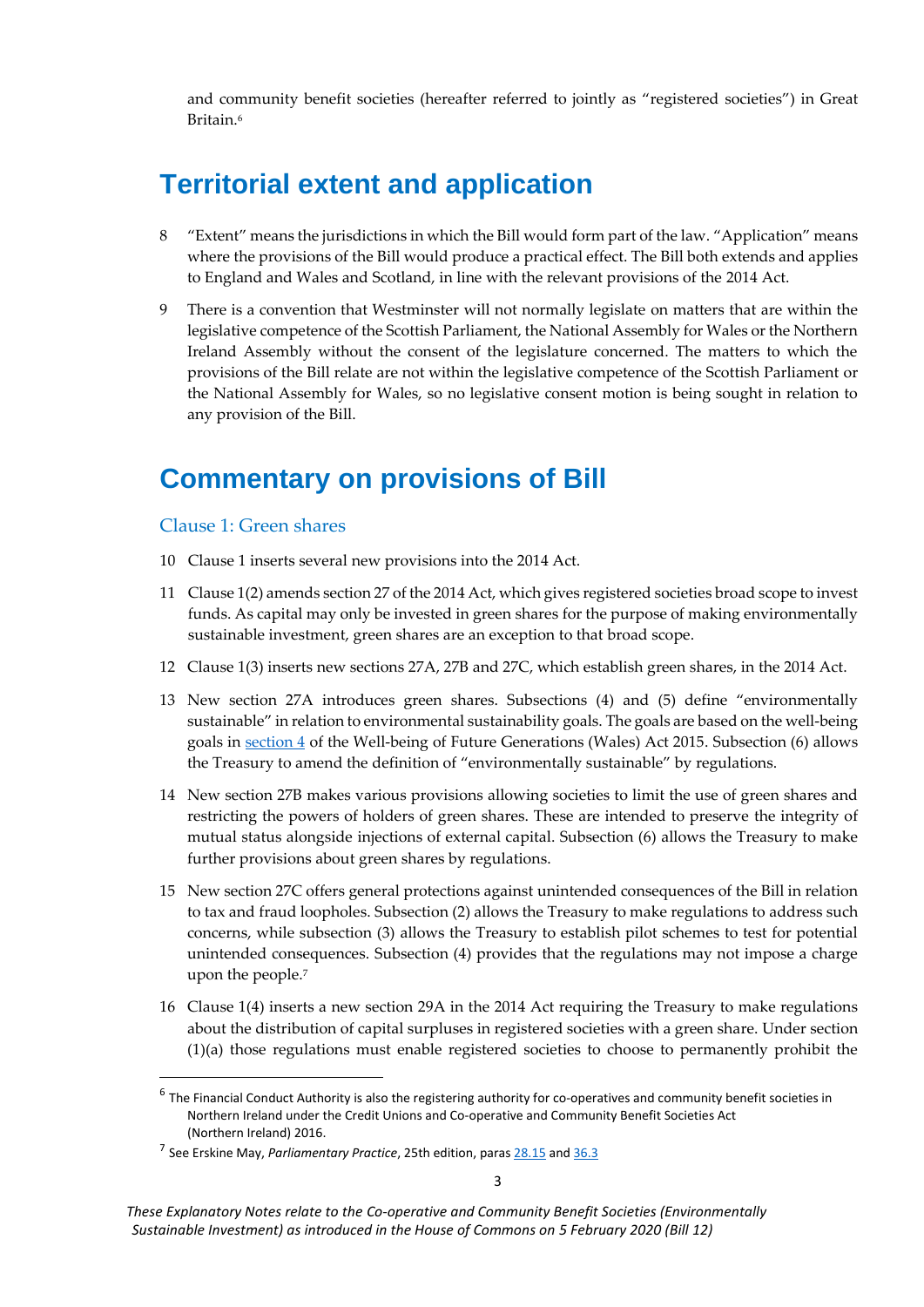distribution of a surplus. Under subsections  $(1)(b)$  and  $(2)$ , the regulations must provide that, on the solvent winding up or conversion to a company of a society, a capital surplus may only be distributed to another corporate body if it only allows shares to be redeemed at par value.

- 17 Clauses 1(5) and (6) make minor amendments to the 2014 Act in preparation for the new section 114A. Clause 1(7) inserts new sections 114A and 114B in the 2014 Act.
- 18 New section 114A requires the Treasury make regulations allowing a society with a green share to create rules prohibiting its conversion into, or amalgamation with, a company (under section 112 of the 2014 Act), either on its registration as a society or by passing a special resolution (under section 113 of the 2014 Act).
- 19 New section 114B enables the Treasury, by regulations, to apply Part 18 of the Companies Act 2006 to registered societies with a green share.  $Part 18$  of the Companies Act 2006 establishes a general rule against a limited company acquiring its own shares and exceptions to that general rule.
- 20 Clause 1(8) adds all regulations under Clause 1 of the Bill to the list in the 2014 Act subject to the affirmative procedure. That means any such regulations could not be made unless they had been approved by resolutions of both Houses of Parliament.

#### <span id="page-4-0"></span>**Commencement**

21 Clause 2(3) enables the Treasury to bring the substantive provisions of the Bill into force by commencement regulations (not requiring further Parliamentary authority) and provides that different provisions of the Bill may come into force at different times. Clause 2 comes into force on the day the Bill is given Royal Assent.

### <span id="page-4-1"></span>**Financial implications**

22 The Bill does require a Money or Ways and Means Resolution because it does not create any new charges on the public purse or the people respectively.